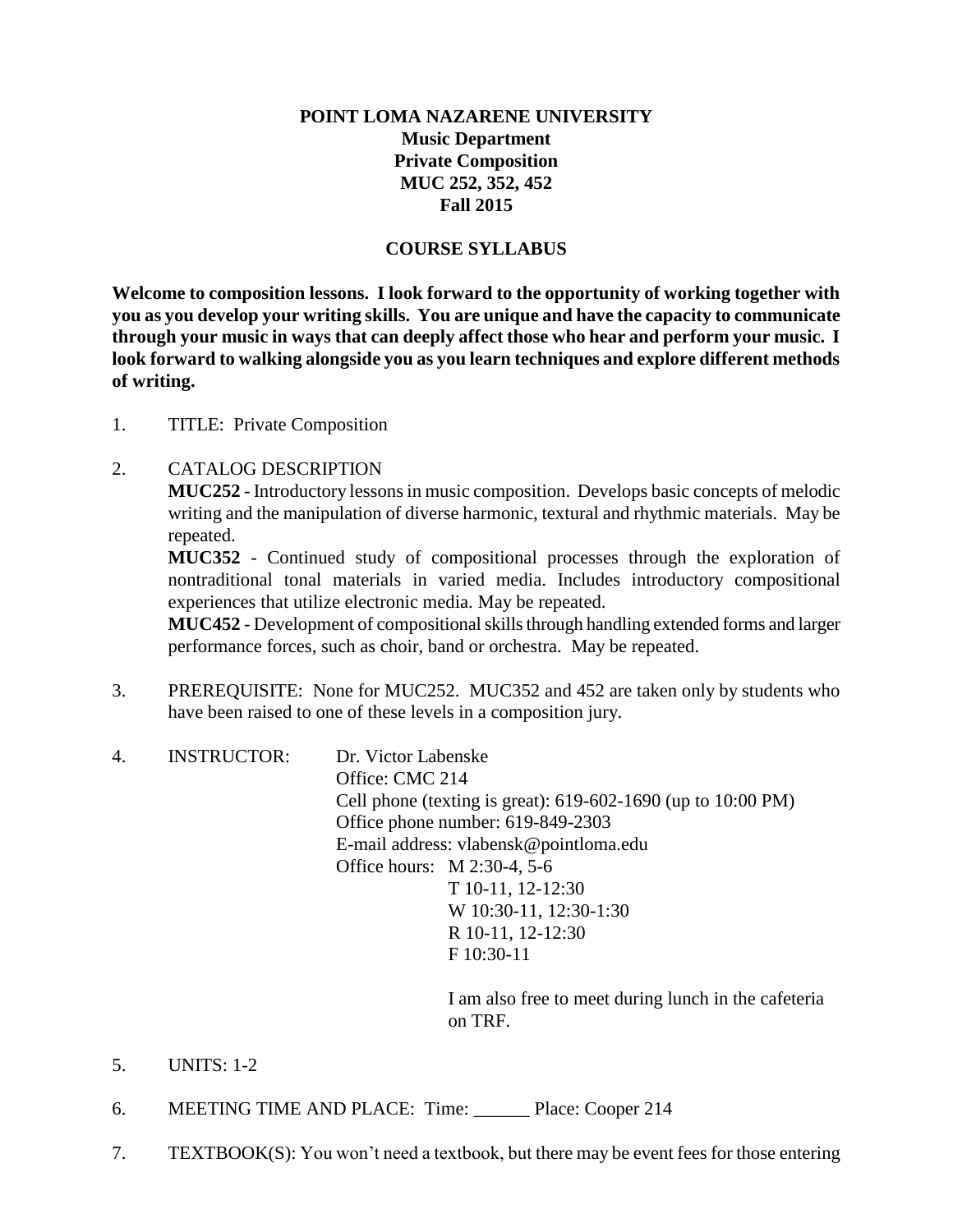competitions.

- 8. OTHER MATERIALS NEEDED FOR CLASS: Manuscript paper. Finale notation software is strongly recommended.
- 9. POSITION OF COURSE IN COLLEGE CURRICULUM: Private Composition is required of all composition majors, and is an elective for all other students.

## 10. STUDENT LEARNING OUTCOMES:

You will synthesize the following musical grammar and technical components with your own original thought as evidenced in your compositions; At a minimum for each area below, MUC252 first semester students should demonstrate preliminary skills; MUC252 second semester students should demonstrate basic skills, MUC352 students should demonstrate proficient skills. MUC452 students should demonstrate advanced skills in at least 3 areas as evidenced by the rubric completed by each faculty member at the jury.

- phrasing
- direction and climax
- harmonic process
- formal process
- notational accuracy
- expressive markings
- cohesive musical language
- philosophical/extra-musical connection
- idiomatic knowledge of instruments and voices
- 11. METHODS USED IN THE COURSE: In consultation with you, we will agree upon assignments for various compositional exercises and complete compositions. I'll offer help at each class period with musical/technical issues. You are encouraged to ask questions and to discuss any and all aspects of the compositional process.

# 12. COURSE REQUIREMENTS AND EVALUATION:

- **Weekly Grade** I'll average the 2 components listed below to determine a grade for each lesson after lesson #1.
	- o *Practice hours and days*
		- Each week at your lesson, you will report the number of hours and the number of days you practiced over the past week.
		- The days practiced (6 days/week =  $100\%$ ) will be averaged with the practice hours.
		- If you are registered for 1-unit, you need to practice a minimum of 4 hours per week, 6 days per week.
		- If you are registered for two units of credit, you need to practice a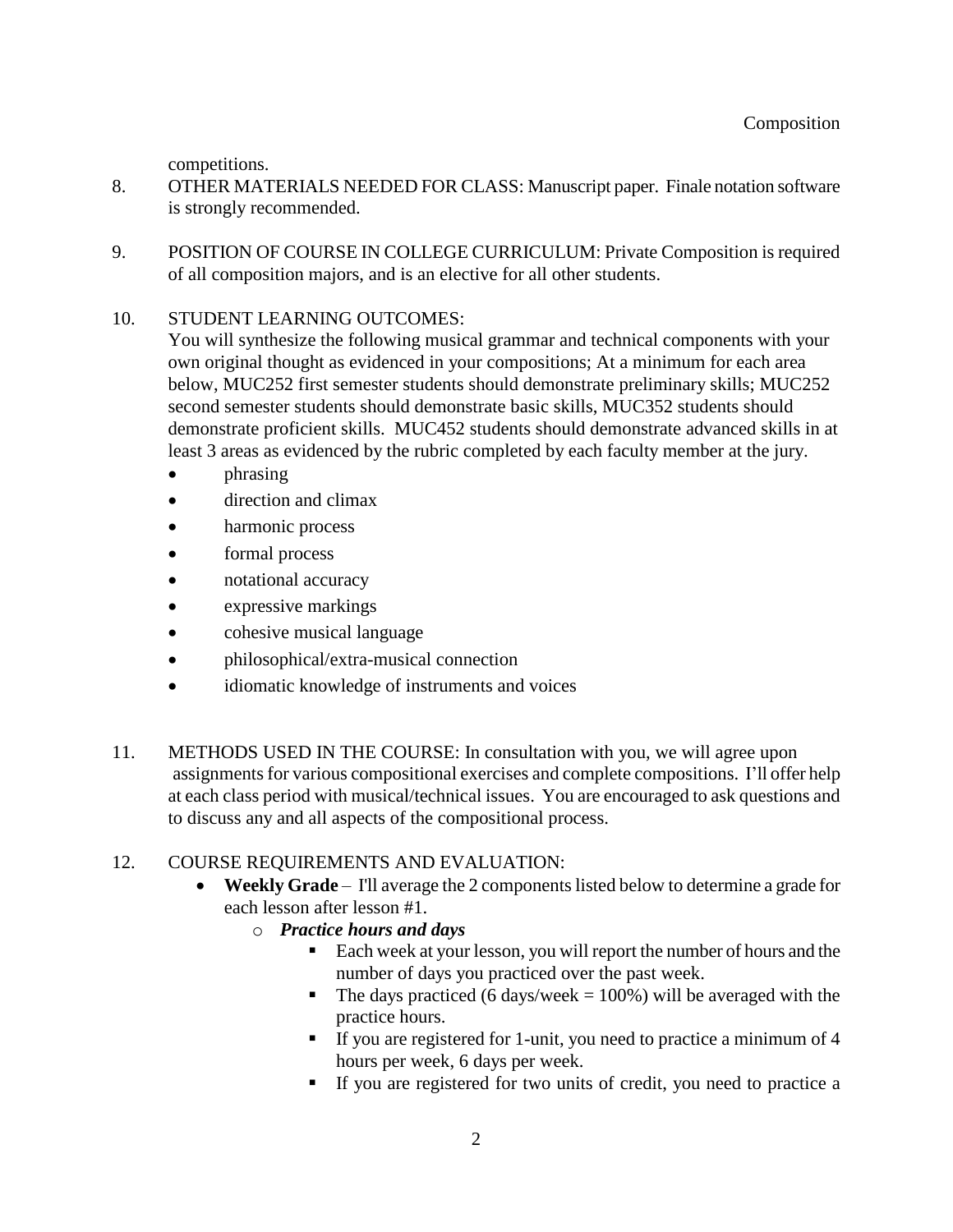minimum of 8 hours per week, 6 days per week. *Upper division students may choose to individualize this requirement by adjusting or eliminating number of days.*

- Your recorded practice time should be on assigned composition work only.
- **Practice rooms are available by checking out a key at the music** office.
- o *Assignment sheet -* Together, we will create an assignment sheet at each lesson; in consultation with you, I'll assign a grade for your progress on the previous week's assignments (bringing a hard copy and emailing a copy of your composition(s) in progress is required and will be part of your grade).
- o *Binder –* I will keep a binder in my office with your assignment sheets. Your job is to take a picture of the assignment sheet at each lesson so that you have an electronic copy to follow throughout the week.
- o *Completing Compositions*

.

If you are studying for **1 unit,** you will complete **2 pieces (or 6 min. of music)** during the semester:

- The **first piece (or first 3 min.)** by **week 8**.
- The **second piece (or last 3 min.)** by **our last lesson (before finals week)**
- o If you are studying for **2 units, you** will complete **3 pieces (or 10 minutes of music) during the semester**:
	- The **first piece (or first 3 min.)** by **week 5**.
	- The **second piece (or next 3 min.)** by **week 10.**
	- The **third piece (or last 4 min.)** by **our last lesson (before finals week).**
- o You will receive 100% of the earned score for the weekly grade if you choose to complete the composition requirement by the due date. If you choose not to meet the requirement, the grade for that week will be 50% of the weekly grade earned that week. Subsequent weekly grades will be 50% until you have chosen to complete the composition requirement.
- o If you would like me to, I will complete a grading rubric for each piece after you complete it, in order to show you the kind of feedback you will receive at the jury. Just ask me to do this.
- *Composition forum –* Forum enables you to hear each other's work.
	- o Forum is held on the following evenings from 8:30-9:30 PM in Cooper 116: W *9/16, W 10/21, T 11/10 (we may try to schedule a trip to UCSD for a recital which can count for a forum as well)*
	- o Attendance at the **ENTIRE CLASS** is required!
	- o If you are registered for two-units, you will attend at least 3 forums.
	- o If you are registered for one-unit, you will attend at least 2 forums.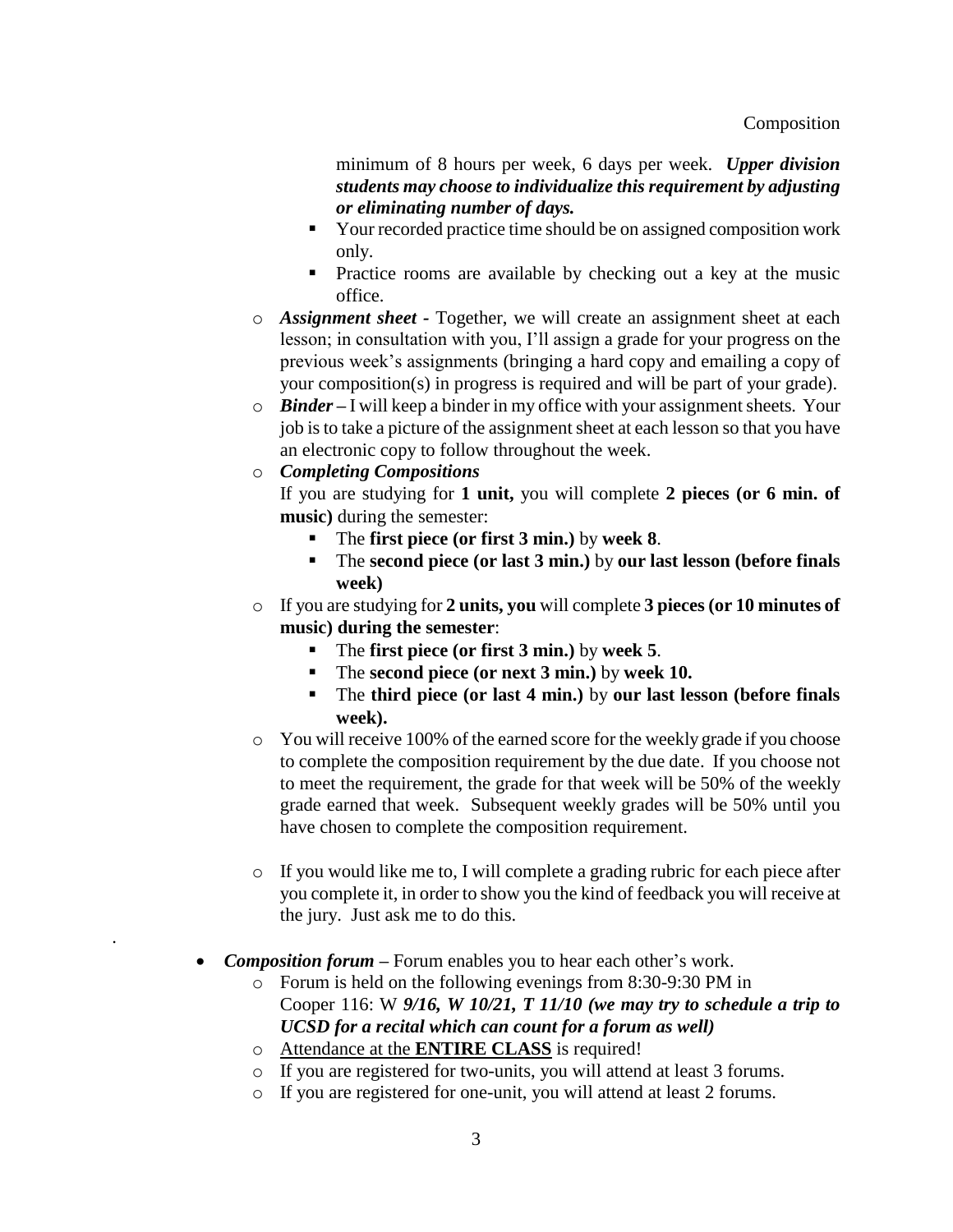- o Each missed forum will count as a missed lesson.
- o Music majors must perform on at least one forum.
- *Performances* Having your works performed prepare you for your recital and your future work as a professional composer.
	- o Student Recitals Each composition major must have an original work performed on a student recital once per semester. Failure to do so will count as two missed lessons. Please choose your performance dates at the first lesson. **Student Recital dates are Oct. 5, Nov. 2, Nov. 23, Dec. 7.**
	- o Rehearsals Students must arrange at least one rehearsal before the performance. A rehearsal must be videotaped and brought to the following lesson for review with the instructor.
- *Competitions/Connecting with the Professional Community* We are sent to represent God's kingdom and PLNU in our world. Competitions also provide assessment by experts outside of our community.
	- o If you are a composition major at the 352 or 452 level you need to participate in a competition this semester (unless this is your first semester in this studio). Other composers may elect to participate. You may alternately choose to write a piece for a "call for scores" opportunity. An outstanding opportunities where our students have done well in the past is:
		- **MTNA Composition Competition – Young Artist Division (mtna.org/programs/competitions/composition-guidelines)**
		- **Piano Guild Composition Competition**
	- o If this is a requirement for you and you choose not to participate, it will count as a missed lesson.
- *Peer Review* This assignment develops your critical thinking and analytical skills.
	- o Each composer will complete a peer review of another student's composition using the form provided on eclass.
	- o The peer review will count as 10% of the assigned studio grade.
	- o Peer review is due November 23. You will submit an electronic copy to Dr. Labenske and also discuss the review with both your reviewer and reveiwee.
- *Attendance* Attendance, as is obvious by the grading criteria above, is very important in private composition. According to the *Catalog*, whenever the number of accumulated absences in a class, for any cause, exceeds ten percent of the total number of class meetings, the faculty member has the option of filing a written report to the Vice Provost for Academic Administration which may result in de-enrollment, pending any resolution of the excessive absences between the faculty member and the student. If more than 20 percent of the total number of class meetings is reported as missed (three weeks or longer in a semester-long course), the faculty member or Vice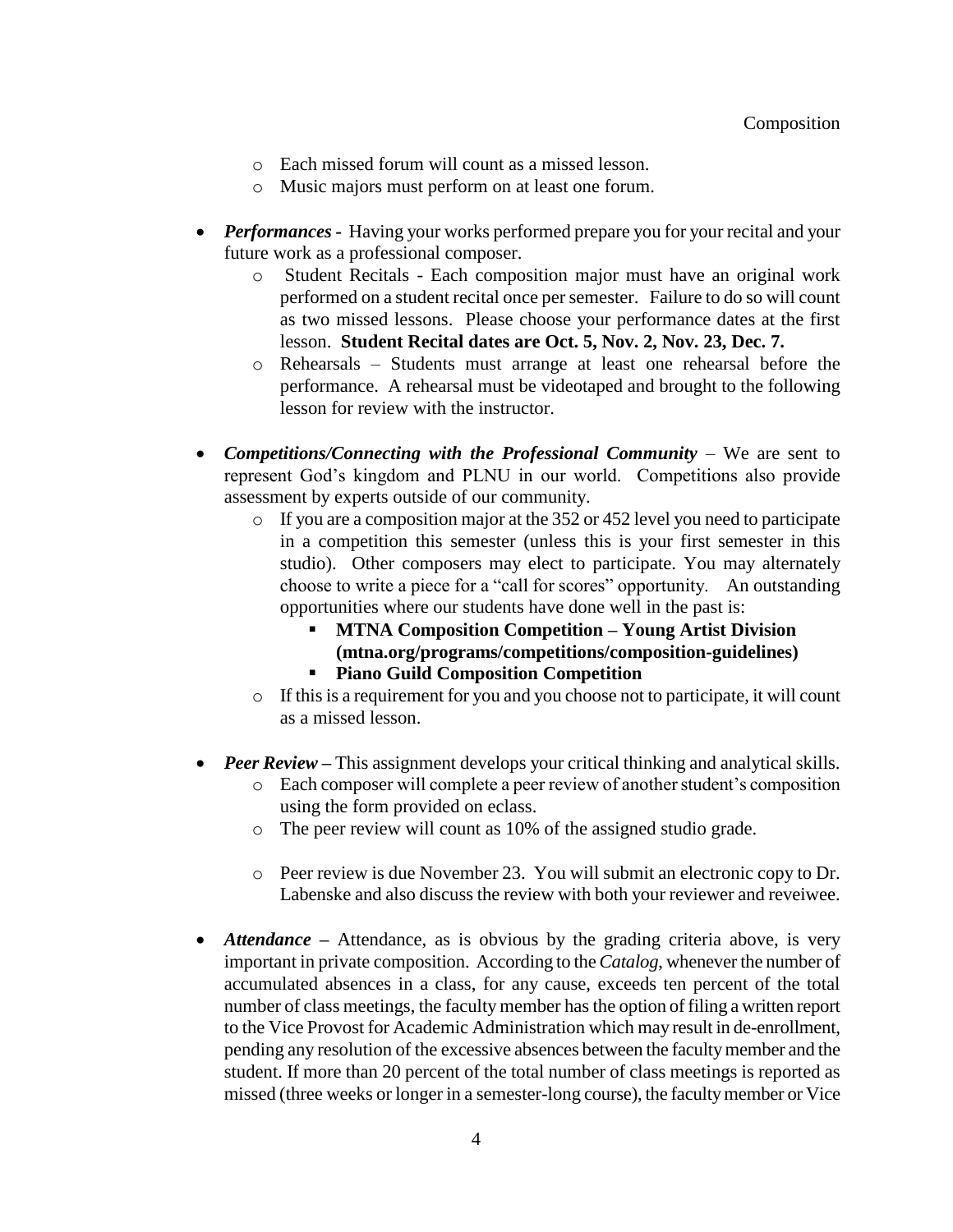Provost for Academic Administration may initiate the student's de-enrollment from the course without advance notice to the student. For full details, see:

[http://catalog.pointloma.edu/content.php?catoid=8&navoid=864#Class\\_Attendance](http://catalog.pointloma.edu/content.php?catoid=8&navoid=864%23Class_Attendance)

- o Based on information above, here is a summary of what counts as absences?
	- $\blacksquare$  3 tardies = 1 absence
	- $\blacksquare$  missing composition forum
	- $\blacksquare$  missing your competition
	- $\blacksquare$  missing a required student recital performance
- o Here's grace: You will **not** be penalized for the first absence; this allows for a sick day or personal day (I suggest saving this absence just in case you do get sick).
- o If you are absent twice (two weeks of lessons) or have the equivalent of 2 absences (see forum, competition and performance guidelines above), you'll lose one letter grade
- o If you are absent 3 times (3 weeks of lessons or the equivalent), you'll lose 2 letter grades.
- o I don't make up any lessons. But, you may change lesson times with someone else on a week you need to be absent.
- *Jury exam*
	- o The jury is usually Wednesday or Thursday of finals week.
	- o Composition majors are required to take a jury at the end of each term according to the requirements in the catalog.
	- o Failure to take a required jury will result in course failure.
	- o The final grade I assign must be no more than one grade higher or lower than the jury grade.
	- o The composition jury will consist of a submitting all three compositions completed this semester (two compositions for students studying for 1 unit).
- *Grading scale -* The following percentage scale will be used in figuring grades:
	- $93-100\% = A$  $90-92\% = A$  $87-89\% = B +$
	-
	- $83-86\% = B$
	- $80-82\% = B$
	- $77-79\% = C +$
	- $73-76\% = C$
	- $70-72\% = C$
	- $67-69\% = D+$
	- $63-66\% = D$
	- $60-62\% = D$
	- $0-59\% = F$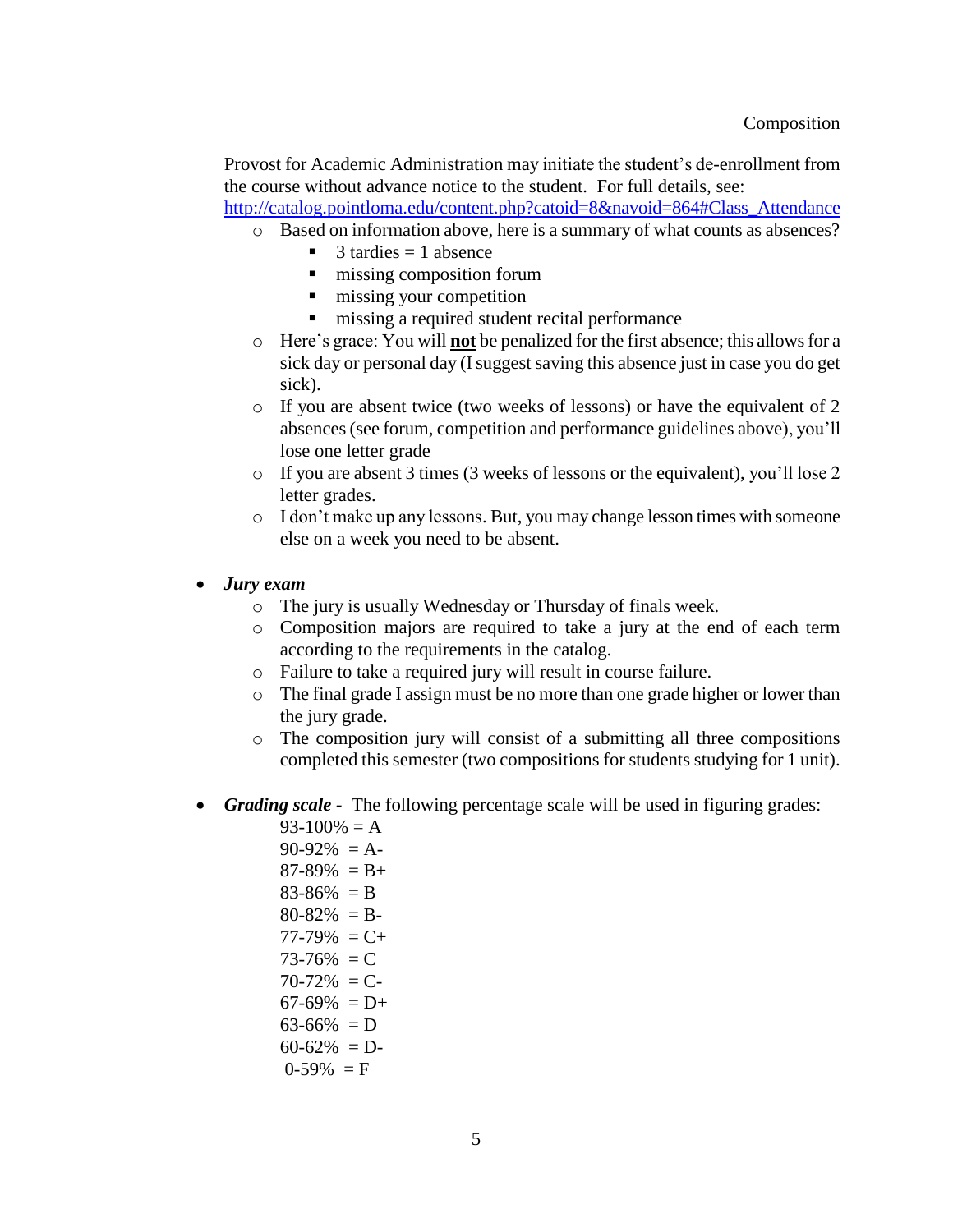## **Academic dishonesty may result in course failure.**

#### **Expected work at each level is indicated below:**

- 252 (first semester/unit) exercises in phrasing, form, progression, introduction to 12-tone; projects including a piano piece and an art song
- 252 (2nd semester/unit) –movements around 5 min. in length; small ensembles including string quartet, woodwind quintet; brass quintet; vocal music
- 352 continuation of small ensembles not used in 252. Exploring non-tonal and non-traditional writing; electronic media; mixed ("Pierrot") ensemble; longer movements, with a final 352 project approx. 10 minutes in length.
- 452 longer works and larger forces (orchestra, concert band); continued exploration of non-tonal and non-traditional writing.
- 13. CLASSROOM ATTIRE: Thank you for trying to help those around you focus on their work by dressing in a way that you believe would be pleasing to Christ.
- 14. ACADEMIC ACCOMMODATIONS. All students are expected to meet the standards for this course as set by the instructor. However, students with learning disabilities who may need accommodations should discuss options with the instructor during the first two weeks of class and provide approved documentation and verification of need. The Academic Support Center is available to students for a variety of tutorial needs.
- 15. FERPA POLICY: In compliance with federal law, neither PLNU student ID nor social security number should be used in publically posted grades or returned sets of assignments without student written permission. This class will meet the federal requirements by (each faculty member choose one strategy to use: distributing all grades and papers individually; requesting and filing written student permission; or assigning each student a unique class ID number not identifiable on the alphabetic roster.). Also in compliance with FERPA, you will be the only person given information about your progress in this class unless you have designated others to receive it in the "Information Release" section of the student portal. See Policy Statements in the undergraduate student catalog.
- 16. INSTRUCTOR AVAILABILITY: The instructor will be available during the office hours listed on page 1. Making an appointment when possible will be appreciated. Other times are available as needed.

## 17. BIBLIOGRAPHY

Dallin, Leon. *Techniques of Twentieth Century Composition; A Guide to the Materials of Modern Music*. Dubuque, IA: W. C. Brown Co, 1974.

Davison, Archibald T. *The Technique of Choral Composition*. Cambridge, MA: Harvard UP, 1945.